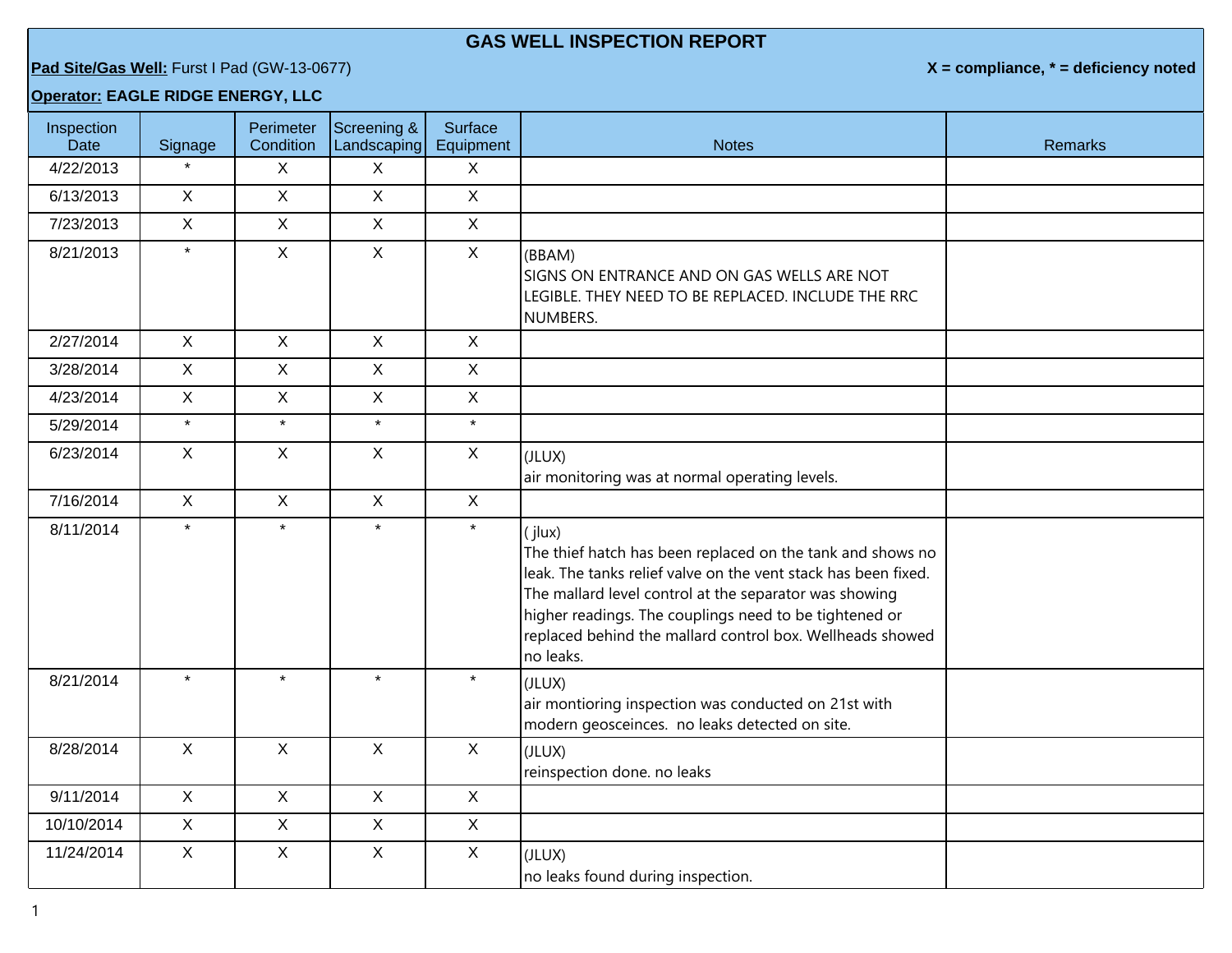| 12/31/2014 | X            | X.           | $\mathsf{X}$ | $\sf X$          |                                                                                                                                                                               |
|------------|--------------|--------------|--------------|------------------|-------------------------------------------------------------------------------------------------------------------------------------------------------------------------------|
| 1/15/2015  | $\mathsf{X}$ | $\mathsf{X}$ | $\mathsf{X}$ | $\mathsf{X}$     |                                                                                                                                                                               |
| 2/10/2015  | $\mathsf{X}$ | $\mathsf{X}$ | $\mathsf X$  | $\mathsf{X}$     | (JLUX)<br>Modern Geosciences and I conducted the air monitoring<br>inspection today. We did not find any leaks on site.                                                       |
| 3/10/2015  | $\mathsf{X}$ | $\mathsf{X}$ | $\mathsf{X}$ | X                |                                                                                                                                                                               |
| 4/27/2015  | $\star$      | $\star$      | $\star$      | $\star$          | (JLUX)<br>tall weeds and grass at wellheads and separator                                                                                                                     |
| 5/11/2015  | $\mathsf{X}$ | $\mathsf{X}$ | $\mathsf X$  | $\mathsf{X}$     | (JLUX)<br>weeds were mowed around wellheads and separator<br>containment area. no other issues found.                                                                         |
| 6/8/2015   | $\mathsf{X}$ | $\mathsf{X}$ | $\mathsf{X}$ | $\mathsf{X}$     | (JLUX)<br>wellhead shutoff valves are painted. low pressure and high<br>pressure valves are painted. no issues.                                                               |
| 7/13/2015  | $\mathsf{X}$ | $\mathsf{X}$ | $\mathsf{X}$ | $\mathsf{X}$     |                                                                                                                                                                               |
| 8/18/2015  | $\mathsf{X}$ | $\mathsf{X}$ | $\mathsf{X}$ | $\star$          | (JLUX)<br>Air monitoring inspection was conducted today by Modern<br>Geociences. A leak was found at the #3H separator mallard<br>box. The operator was notified of the leak. |
| 9/21/2015  | $\star$      | $\star$      | $\star$      | $\star$          | (JLUX)<br>reinspections done. no leaks found                                                                                                                                  |
| 9/29/2015  | $\mathsf{X}$ | $\mathsf{X}$ | $\mathsf{X}$ | $\mathsf{X}$     | (JLUX) no leaks found.                                                                                                                                                        |
| 10/8/2015  | $\mathsf{X}$ | X            | $\mathsf{X}$ | $\mathsf{X}$     |                                                                                                                                                                               |
| 10/28/2015 | $\star$      | $\star$      | $\star$      | $\star$          |                                                                                                                                                                               |
| 11/11/2015 | $\star$      | $\star$      | $\star$      | $\star$          |                                                                                                                                                                               |
| 12/15/2015 | $\mathsf{X}$ | $\mathsf{X}$ | $\mathsf X$  | $\mathsf{X}$     |                                                                                                                                                                               |
| 1/11/2016  | $\mathsf{X}$ | $\mathsf{X}$ | $\mathsf{X}$ | $\mathsf{X}$     |                                                                                                                                                                               |
| 2/12/2016  | $\mathsf{X}$ | X            | $\mathsf{X}$ | $\boldsymbol{X}$ | (JLUX)<br>Air monitoring inspection conducted by Modern<br>Geosciences today. No leaks were found on site.                                                                    |
| 2/16/2016  | $\star$      | $\star$      | $\star$      | $\star$          | (JLUX)<br>reinspection done. no leaks.                                                                                                                                        |
| 3/15/2016  | $\mathsf{X}$ | $\mathsf X$  | $\mathsf{X}$ | $\mathsf{X}$     | (JLUX)<br>well #3h is shut in at this time                                                                                                                                    |
| 4/5/2016   | $\mathsf X$  | $\mathsf X$  | $\mathsf X$  | $\mathsf{X}$     |                                                                                                                                                                               |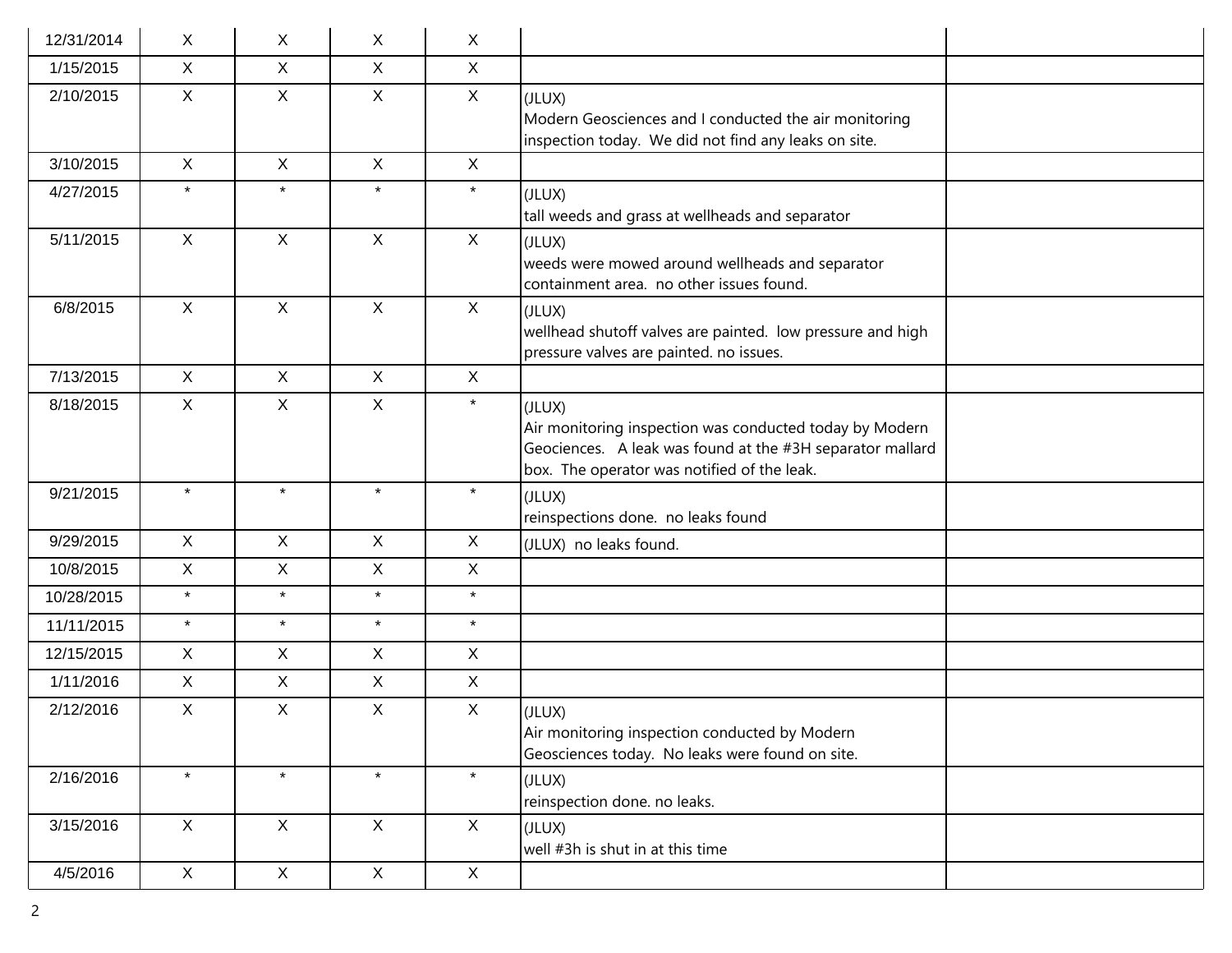| 5/9/2016   | $\star$ | $\star$      | $\star$      | $\star$  | (JLUX)<br>tall weeds and grass                                                                                                                                                                                            |
|------------|---------|--------------|--------------|----------|---------------------------------------------------------------------------------------------------------------------------------------------------------------------------------------------------------------------------|
| 6/6/2016   | $\star$ | $\star$      | $\star$      | $\star$  | (JLUX)<br>weeds and grass mowed                                                                                                                                                                                           |
| 7/11/2016  | $\star$ | $\star$      | $\star$      | $\star$  | (JLUX)<br>tall weeds and grass near wellheads.                                                                                                                                                                            |
| 7/20/2016  | $\star$ | $\star$      | $\star$      | $\star$  | (JLUX)<br>grass was mowed.                                                                                                                                                                                                |
| 8/18/2016  | X       | $\mathsf{X}$ | $\mathsf{X}$ | $\star$  | (JLUX)<br>air monitoring inspection conducted with modern<br>geosciences. leak was found on separator 3H at the mallord<br>box. the snap valve seal inside was bad. operator was<br>notified of leak and will replace it. |
| 8/24/2016  | $\star$ | $\star$      | $\star$      | $\star$  | (JLUX)<br>reinspection done. no leaks found.                                                                                                                                                                              |
| 9/8/2016   | $\star$ | $\star$      | $\star$      | $\star$  |                                                                                                                                                                                                                           |
| 10/11/2016 | $\star$ | $\star$      | $\star$      | $\star$  | (JLUX)<br>tall weeds at well heads                                                                                                                                                                                        |
| 10/26/2016 | $\star$ | $\star$      | $\star$      | $\star$  | (JLUX)<br>mowed the grass.                                                                                                                                                                                                |
| 11/11/2016 | $\star$ | $\star$      | $\star$      | $\star$  |                                                                                                                                                                                                                           |
| 12/20/2016 | $\star$ | $\star$      | $\star$      | $\star$  |                                                                                                                                                                                                                           |
| 1/9/2017   | $\star$ | $\star$      | $\star$      | $\star$  |                                                                                                                                                                                                                           |
| 1/23/2017  | $\star$ | $\star$      | $\star$      | $\star$  |                                                                                                                                                                                                                           |
| 2/16/2017  | $\star$ | $\star$      | $\star$      | $\star$  |                                                                                                                                                                                                                           |
| 2/23/2017  | $\star$ | $\star$      | $\star$      | $\star$  | (JLUX)<br>air monitoring inspections conducted today by modern<br>geosciences. no leaks found on site.                                                                                                                    |
| 3/21/2017  | $\star$ | $\star$      | $\star$      | $\star$  |                                                                                                                                                                                                                           |
| 4/6/2017   | $\star$ | $\star$      | $\star$      | $\star$  |                                                                                                                                                                                                                           |
| 5/9/2017   | $\star$ | $\star$      | $\star$      | $\star$  |                                                                                                                                                                                                                           |
| 5/30/2017  | $\star$ | $\star$      | $\star$      | $^\star$ |                                                                                                                                                                                                                           |
| 6/16/2017  | $\star$ | $\star$      | $\star$      | $\star$  | (JLUX)<br>tall weeds and grass                                                                                                                                                                                            |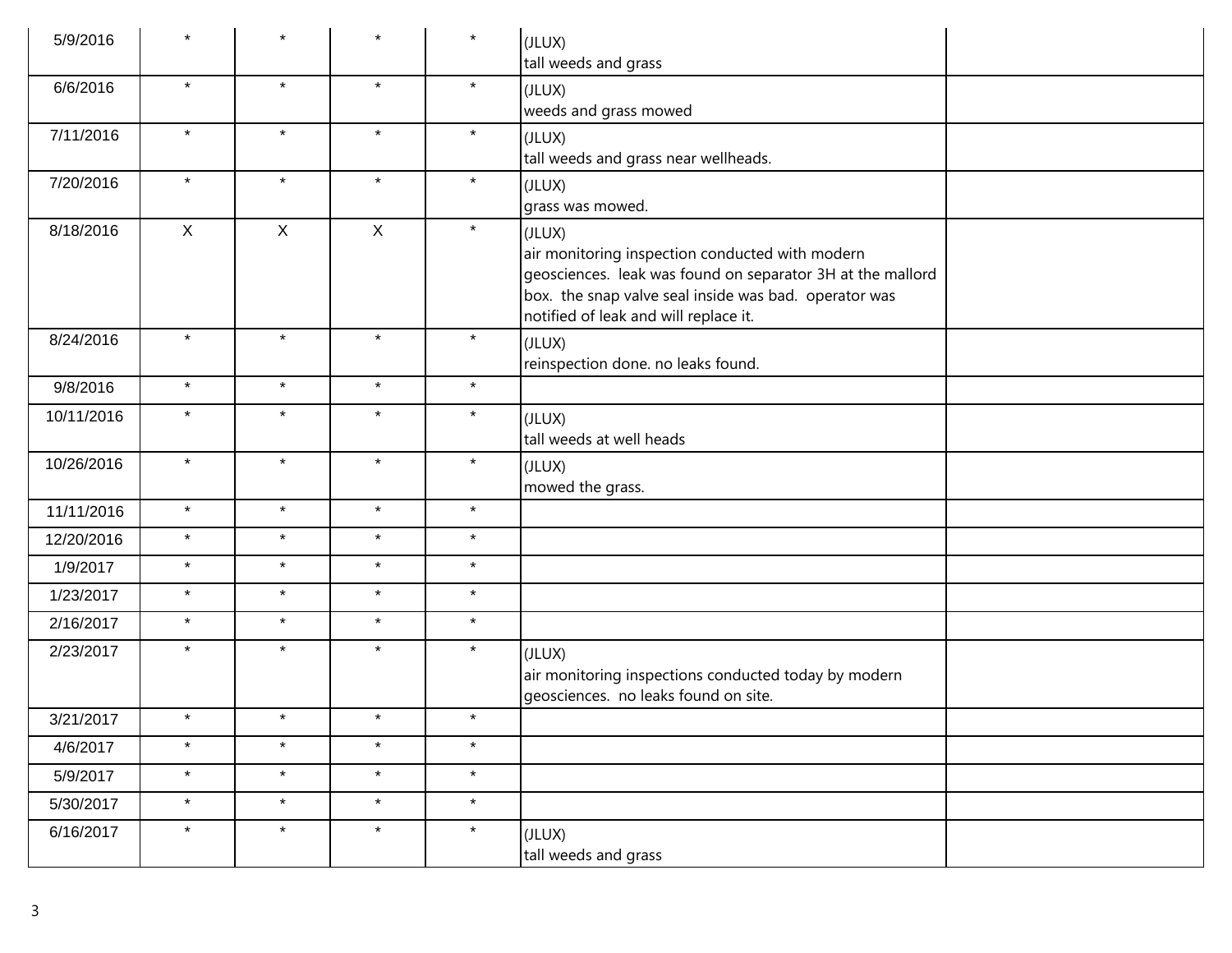| 7/7/2017   | $\star$ | $\star$ | $\star$ | $\star$ | (JLUX)<br>grass was mowed.                                                                                                   |
|------------|---------|---------|---------|---------|------------------------------------------------------------------------------------------------------------------------------|
| 8/7/2017   | $\star$ | $\star$ | $\star$ | $\star$ |                                                                                                                              |
| 8/15/2017  | $\star$ | $\star$ | $\star$ | $\star$ | (JLUX)<br>air monitoring inspection with Modern Geosciences today.<br>One leak was found at separator.                       |
| 8/23/2017  | $\star$ | $\star$ | $\star$ | $\star$ | (JLUX)<br>reinspection done. no leaks found.                                                                                 |
| 9/21/2017  | $\star$ | $\star$ | $\star$ | $\star$ |                                                                                                                              |
| 10/3/2017  | $\star$ | $\star$ | $\star$ | $\star$ |                                                                                                                              |
| 10/24/2017 | $\star$ | $\star$ | $\star$ | $\star$ |                                                                                                                              |
| 11/13/2017 | $\star$ | $\star$ | $\star$ | $\star$ | (JLUX)<br>Conducted monthly inspection. No violations found on site.                                                         |
| 12/27/2017 | $\star$ | $\star$ | $\star$ | $\star$ | (JLUX)<br>no leaks found onsite.                                                                                             |
| 1/8/2018   | $\star$ | $\star$ | $\star$ | $\star$ | (JLUX)<br>no issues.                                                                                                         |
| 2/15/2018  | $\star$ | $\star$ | $\star$ | $\star$ |                                                                                                                              |
| 3/22/2018  | $\star$ | $\star$ | $\star$ | $\star$ | (JLUX)<br>no issues.                                                                                                         |
| 3/26/2018  | $\star$ | $\star$ | $\star$ | $\star$ | (JLUX)<br>Air monitoring inspections conducted by Modern<br>Geosciences today. No leaks were found during the<br>inspection. |
| 4/5/2018   | $\star$ | $\star$ | $\star$ | $\star$ | (JLUX)<br>reinspection done on site. no leaks found during inspection.                                                       |
| 5/8/2018   | $\star$ | $\star$ | $\star$ | $\star$ | (JLUX)<br>no issues                                                                                                          |
| 6/5/2018   | $\star$ | $\star$ | $\star$ | $\star$ | (JLUX)<br>no issues on site.                                                                                                 |
| 7/3/2018   | $\star$ | $\star$ | $\star$ | $\star$ | (JLUX)<br>no issues.                                                                                                         |
| 7/18/2018  | $\star$ | $\star$ | $\star$ | $\star$ | (JLUX)<br>no issues.                                                                                                         |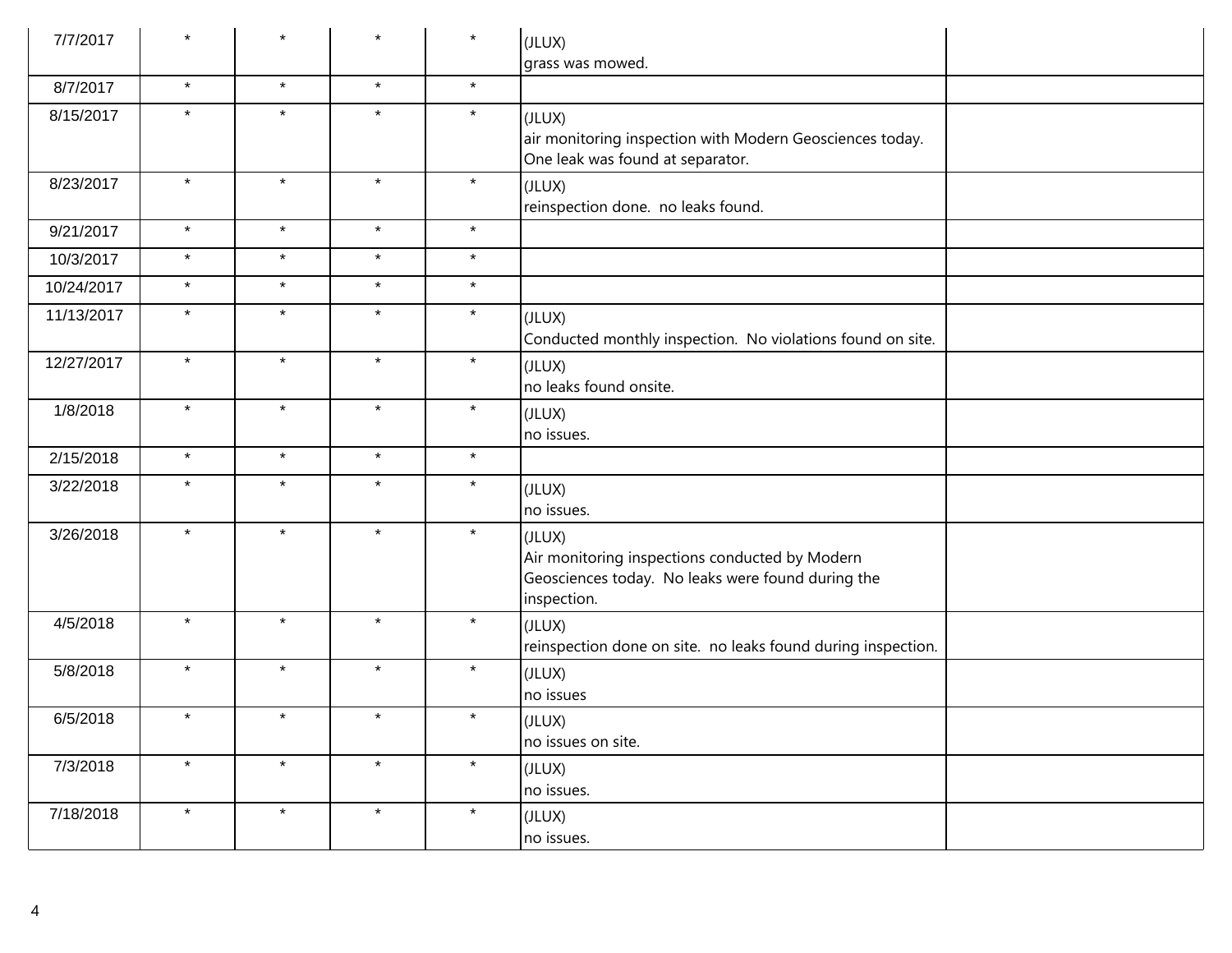| 8/22/2018  |         |         |         | $\star$ | (JLUX)<br>no issues. tall grass near wellheads.                                                                                                                                          |
|------------|---------|---------|---------|---------|------------------------------------------------------------------------------------------------------------------------------------------------------------------------------------------|
| 9/24/2018  | $\star$ | $\star$ | $\star$ | $\star$ | (JLUX)<br>Air monitoring inspections with Modern Geosciences today.<br>No leaks found on site.                                                                                           |
| 10/26/2018 | $\star$ | $\star$ | $\star$ | $\star$ | (JLUX)<br>wells shut in. no leaks found.                                                                                                                                                 |
| 11/16/2018 | $\star$ | $\star$ | $\star$ | $\star$ |                                                                                                                                                                                          |
| 12/4/2018  | $\star$ | $\star$ | $\star$ | $\star$ |                                                                                                                                                                                          |
| 1/14/2019  | $\star$ | $\star$ | $\star$ | $\star$ |                                                                                                                                                                                          |
| 2/21/2019  | $\star$ | $\star$ | $\star$ | $\star$ | (JLUX)<br>wells are shut in. wells are getting plugged and abandoned<br>in April.                                                                                                        |
| 3/11/2019  | $\star$ | $\star$ | $\star$ | $\star$ | (JLUX)<br>no issues.                                                                                                                                                                     |
| 4/15/2019  | $\star$ | $\star$ | $\star$ | $\star$ | (JLUX)<br>no issues.                                                                                                                                                                     |
| 5/13/2019  | $\star$ | $\star$ | $\star$ | $\star$ | (JLUX)<br>STRC rig moved onto pad site and rigged up. start on<br>Tuesday.                                                                                                               |
| 5/14/2019  | $\star$ | $\star$ | $\star$ | $\star$ | (JLUX)<br>STRC wireline crew set the cast iron bridge plug down hole<br>this morning. They pulled tubing all day and then was shut<br>down for the day. Cutting casing tomorrow morning. |
| 5/15/2019  | $\star$ | $\star$ | $\star$ | $\star$ | (JLUX)<br>STRC crew cut casing this morning. they are pulling casing<br>from hole this afternoon. set plugs tomorrow.                                                                    |
| 5/16/2019  | $\star$ | $\star$ | $\star$ | $\star$ | (JLUX)<br>set the last plug today and will be done tomorrow                                                                                                                              |
| 5/17/2019  | $\star$ | $\star$ | $\star$ | $\star$ | (JLUX)<br>STRC crew finished the well today and will move off location.                                                                                                                  |
| 6/6/2019   | $\star$ | $\star$ | $\star$ | $\star$ | (JLUX)<br>wells are plugged and pipe risers installed. now just waiting<br>for operator to start reclaiming site.                                                                        |